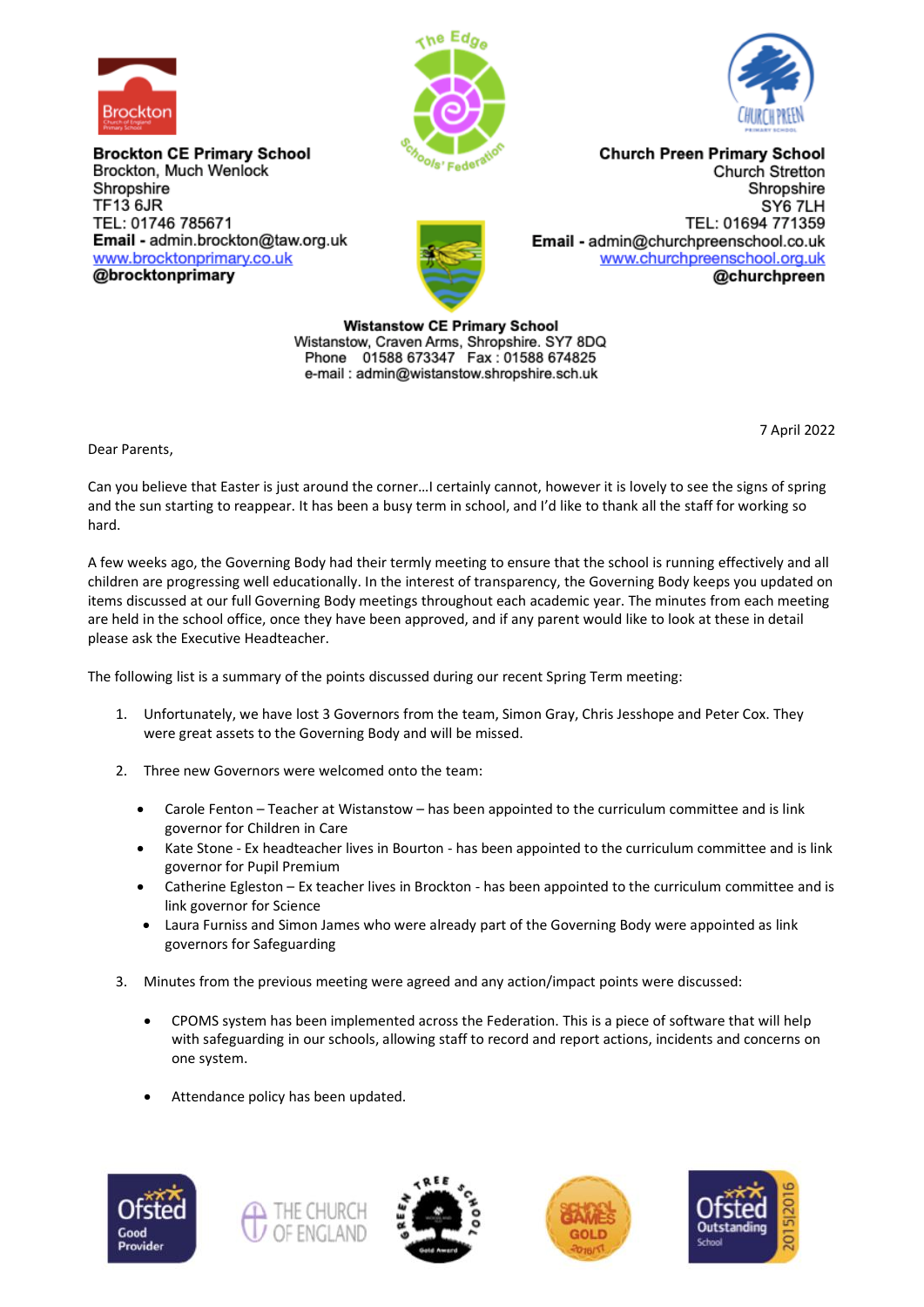- All Governors have read Keeping Children Safe In Education 2021 Part 1 and Part 2
- School fund accounts are on the website
- Work on updating the Federation's website and policies is ongoing.
- 4. Minutes from Curriculum Committee was discussed:
	- Lesson observations and book scrutinies have been undertaken in all 3 schools and positive improvements have been seen
	- Performance management process has been undertaken and targets set for all teaching staff
	- Behaviour Management, Relationships and Sex Education and Use of film in the classroom policies were reviewed and adopted
- 5. Minutes from the Business Management committee were discussed:
	- Pupil numbers at Church Preen continue to be closely monitored. A number of activities to promote the school have been undertaken and inquiries from potential new pupils have been received.
	- A working group has been put together to review the extended school provision at Church Preen and brockton, including consultations with parent/carers/PTA etc .
- 6. Marilyn Hunt gave the Head Teacher's Report to the Governors detailing progress within schools and updating Governors on whole school issues. In addition, there were also reports from the Assistant Head at each school
	- Covid 19 cases continue to have an impact on attendance for staff and pupils.
	- Parent/Carer surveys for this term were on the whole generally quite positive, however there were some pockets of parents who were unhappy about specific issues, and these were being addressed.
	- Staffing of extended school provision remains an issue. Both clubs (Brockton and Church Preen) are also running at a deficit due to small numbers attending. Parents who utilised the clubs and responded to the survey expressed strong views that the provision should remain (and be extended in terms of after-school hours) in order to better support working parents.
	- Mrs Barbara Townley has retired as Assistant Headteacher at Wistanstow and Mrs Chloe Russell has submitted her notice of resignation as Class 1 teacher at Wistanstow for the end of this term. Both will be sorely missed. Two very good candidates have been appointed on a job share to teach the class until the end of term.
	- Attendance across the Federation is good.
	- There has been a variety of staff training taking place across the Federation
	- Pupil progress is beginning to improve. The picture will be clearer when we have next terms data to compare against.
	- Cross federation links are beginning to take place again with joint events and trips taking place.
	- Lots of clubs and events are back taking place in school, including the Easter Services and spring activities.
- 7. Shropshire Council Governor Services earlier in the term had carried out a review of the effectiveness of the Governing Body. Overall, the report was very positive, and the Governing Services Manager was satisfied with the performance of the Governing Body.
- 8. Each school's School Development Plan was discussed, and it was reported that overall, there had been good progress towards the actions/targets in the plan.
- 9. The Attendance Policy and School Teachers Pay and Conditions and Pay Policy were approved and adopted.
- 10. Marilyn reported that The Federation'sschools only receive a small amount of Covid-19 Recovery Funding from the Government, and this was spent on providing additional Teaching Assistant hours to support all pupils.